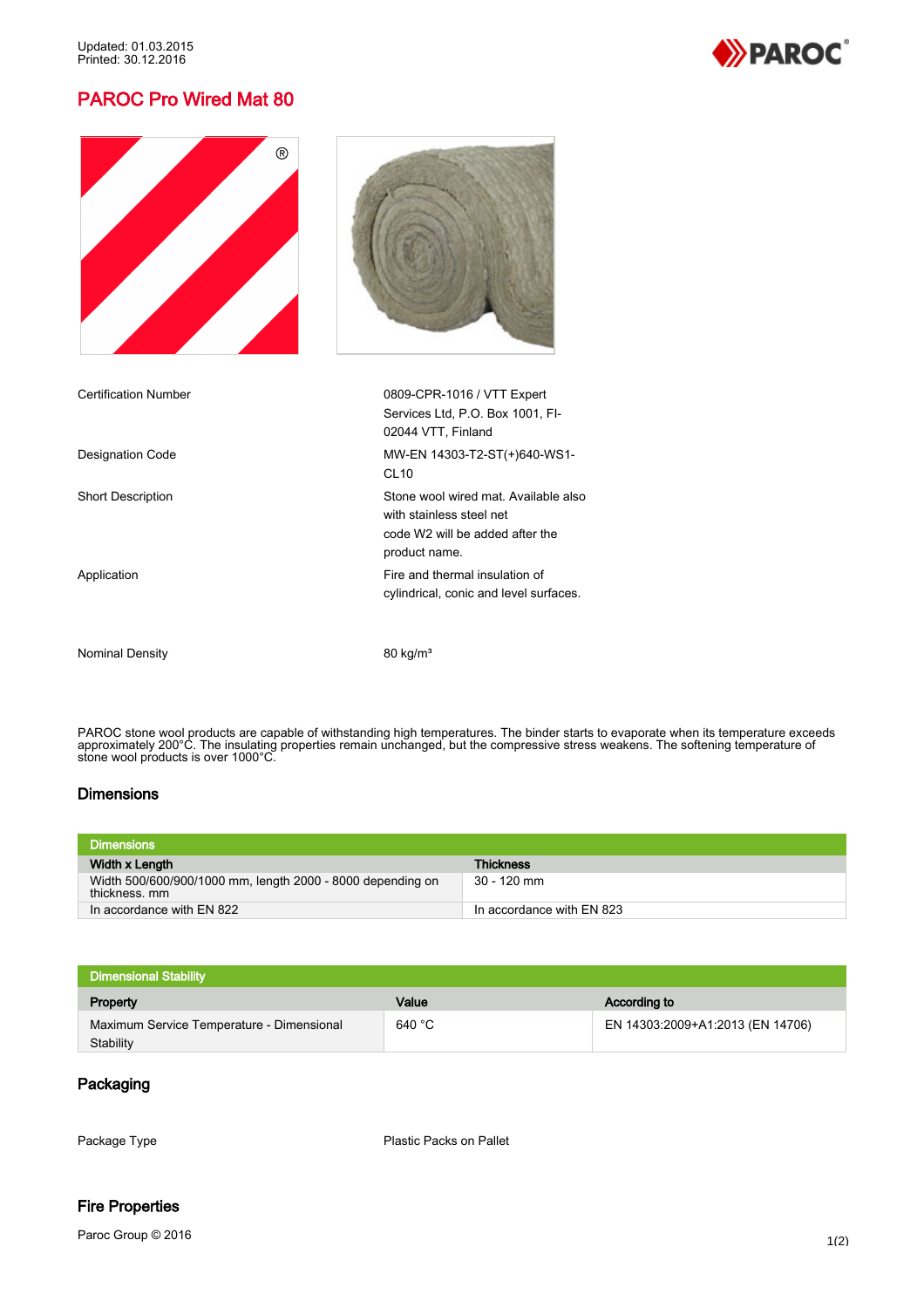

| <b>Reaction to Fire</b>     |       |                            |
|-----------------------------|-------|----------------------------|
| Property                    | Value | According to               |
| Reaction to Fire, Euroclass | A1    | EN 14303:2009 (EN 13501-1) |

## Thermal Properties

| <b>Thermal Resistance</b>                                  |              |                                  |
|------------------------------------------------------------|--------------|----------------------------------|
| Property                                                   | Value        | According to                     |
| Thermal Conductivity (declared) in 10 °C, $\lambda_{10}$   | 0.036 W/mK   | EN 14303:2009+A1:2013 (EN 12667) |
| Thermal Conductivity (declared) in 50 °C, $\lambda_{50}$   | 0.040 W/mK   | EN 14303:2009+A1:2013 (EN 12667) |
| Thermal Conductivity (declared) in 100 °C, $\lambda_{100}$ | 0.046 W/mK   | EN 14303:2009+A1:2013 (EN 12667) |
| Thermal Conductivity (declared) in 200 °C, $\lambda_{200}$ | 0.064 W/mK   | EN 14303:2009+A1:2013 (EN 12667) |
| Thermal Conductivity (declared) in 300 °C, $\lambda_{300}$ | 0.089 W/mK   | EN 14303:2009+A1:2013 (EN 12667) |
| Thermal Conductivity (declared) in 400 °C, $\lambda_{400}$ | 0.121 W/mK   | EN 14303:2009+A1:2013 (EN 12667) |
| Thermal Conductivity (declared) in 500 °C, $\lambda_{500}$ | $0.159$ W/mK | EN 14303:2009+A1:2013 (EN 12667) |
| Thermal Conductivity (declared) in 600 °C, $\lambda_{600}$ | 0,204 W/mK   | EN 14303:2009+A1:2013 (EN 12667) |
| Dimensions and Tolerances                                  | T2           | EN 14303:2009+A1:2013            |

#### Moisture Properties

| <b>Water Permeability</b>                       |                       |                                 |
|-------------------------------------------------|-----------------------|---------------------------------|
| Property                                        | Value                 | According to                    |
| Water Absorption, Short Term WS, W <sub>p</sub> | ≤ 1 kg/m <sup>2</sup> | EN 14303:2009+A1:2013 (EN 1609) |

## Rate of Release of Corrosive Substances

| Trace Quantities of Water Soluble lons and the pH Value |            |                                  |
|---------------------------------------------------------|------------|----------------------------------|
| Property                                                | Value      | According to                     |
| Chloride Ions, CI-                                      | $< 10$ ppm | EN 14303:2009+A1:2013 (EN 13468) |

## **Durability**

| Durability of Reaction to Fire Against<br>Ageing/Degradation                                 | The fire performance of mineral wool<br>does not deteriorate with time. The<br>Euroclass classification of product is<br>related to the organic content, which<br>cannot increase with time.                 |
|----------------------------------------------------------------------------------------------|--------------------------------------------------------------------------------------------------------------------------------------------------------------------------------------------------------------|
| Durability of Reaction to Fire Against High Temperature The fire performance of mineral wool | does not deteriorate with high<br>temperature. The Euroclass<br>classification of the product is related<br>to the organic content, which remains<br>constant or decreases with high<br>temperature.         |
| Durability of Thermal Resistance Against<br>Ageing/Degradation                               | Thermal conductivity of mineral wool<br>products does not change with time,<br>experience has shown the fibre<br>structure to be stable and the porosity<br>contains no other gases than<br>atmospheric air. |